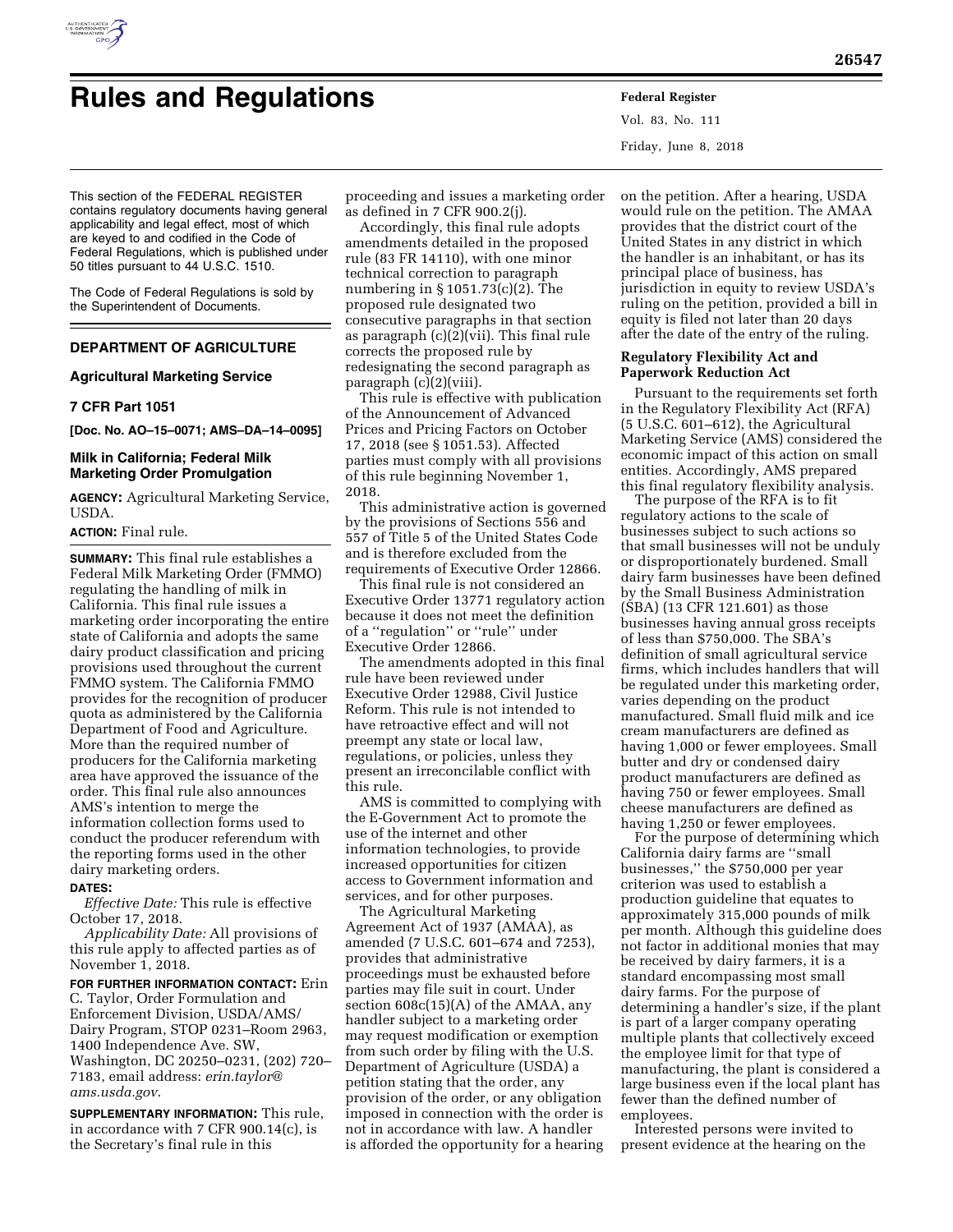probable regulatory and informational impact of the California FMMO on small businesses. Specific evidence on the number of large and small dairy farms in California (above and below the threshold of \$750,000 in annual sales) was not presented at the hearing. However, data compiled by CDFA1 suggests that between 5 and 15 percent of California dairy farms would be considered small business entities. No comparable data for dairy product manufacturers was available.

Record evidence indicates that implementing the California FMMO would not impose a disproportionate burden on small businesses. Currently, the California dairy industry is regulated by a California State Order (CSO) that is administered and enforced by CDFA. While the CSO and FMMOs have differences, they both maintain similar classified pricing and marketwide pooling functions. Therefore, it is not expected that the regulatory change will have a significant impact on California small businesses.

The record evidence indicates that while the program is likely to impose some costs on the regulated parties, those costs would be outweighed by the benefits expected to accrue to the California dairy industry. In conjunction with the publication of the final decision (83 FR 14110), AMS released a Regulatory Economic Impact Analysis (REIA) to study the possible impacts of the California FMMO. The analysis reflects the provisions of this FMMO and may be viewed at *[www.ams.usda.gov/caorder.](http://www.ams.usda.gov/caorder)* 

In accordance with the Paperwork Reduction Act of 1995 (44 U.S.C. Chapter 35), this final rule also announces AMS's intention to merge the OMB Report Forms under a California Federal Milk Marketing Order (from Milk Handlers and Milk Marketing Cooperatives, 0581–0298), and the forms used to conduct the producer referendum (Referendum Ballots, 0581–0300) with the reporting forms used in the rest of the dairy marketing orders (Report Forms Under the Federal Milk Marketing Order Program, 0581–0032). Any additional information collection and recordkeeping requirements that may be imposed under the order would be submitted to OMB for public comment and approval.

#### **Prior Documents in This Proceeding**

*Notice of Hearing:* Issued July 27, 2015; published August 6, 2015 (80 FR 47210);

*Notice to Reconvene Hearing:* Issued September 25, 2015; published September 30, 2015 (80 FR 58636);

*Recommended Decision and* 

*Opportunity To File Written Exceptions:*  Issued February 6, 2017; published February 14, 2017 (82 FR 10634);

*Documents for Official Notice:* Issued August 8, 2017; published August 14, 2017 (82 FR 37827);

*Information Collection—Producer Ballots:* Issued September 27, 2017; published October 2, 2017 (82 FR 45795);

*Delay of Rulemaking:* Issued February 1, 2018; published February 6, 2018 (83 FR 5215);

*Ratification of Record:* Issued March 14, 2018; published March 19, 2018 (83 FR 11903); and

*Final Decision:* Issued March 23, 2018; published April 2, 2018 (83 FR 14110).

#### **Findings and Determinations**

The findings and determinations hereinafter set forth are hereby ratified and confirmed, except where they may conflict with those set forth herein.

*(1) Findings upon the basis of the hearing record.* 

The promulgation of the marketing agreement and order is based on the record of a public hearing held September 22 through November 18, 2015 in Clovis, California. The hearing was held to receive evidence on four proposals submitted by dairy farmers, handlers, and other interested parties. Notice of this hearing was published in the **Federal Register** on August 6, 2015 (80 FR 47210), pursuant to the provisions of the Agricultural Marketing Agreement Act of 1937, as amended (7 U.S.C. 601–674), and the applicable rules of practice and procedure (7 CFR part 900).

Upon the basis of the evidence introduced at the public hearing and its record, it is found that:

(a) The order as hereby promulgated, and all of the terms and conditions thereof, will tend to effectuate the declared policy of the AMAA;

(b) The parity prices of milk, as determined pursuant to section 2 of the AMAA, are not reasonable in view of the price of feeds, available supplies of feeds, and other economic conditions that affect market supply and demand for milk in California. The minimum prices specified in the tentative marketing agreement and order, as hereby established, are prices that will

reflect the aforesaid factors, ensure a sufficient quantity of pure and wholesome milk, and be in the public interest; and

(c) The tentative marketing agreement and order, as hereby established, will regulate the handling of milk in the same manner as, and applies only to, persons in the respective classes of industrial and commercial activity specified in, marketing agreements upon which a hearing has been held.

(2) *Determinations.* 

It is hereby determined that:

(a) The refusal or failure of handlers (excluding cooperative associations specified in section 8c(9) of the AMAA) of more than 50 percent of the milk marketed within the specified marketing areas to sign a proposed marketing agreement, tends to prevent the effectuation of the declared policy of the AMAA;

(b) The issuance of this order establishing the California order is the only practical means pursuant to the declared policy of the AMAA of advancing the interests of producers as defined in the order as hereby promulgated; and

(c) The issuance of this order establishing the California order is favored by at least two-thirds of the producers who were engaged in the production of milk for sale in the respective marketing areas.

# **List of Subjects in 7 CFR Part 1051**

Milk marketing orders.

# **Order Establishing the Order Regulating the Handling of Milk in the California Marketing Area**

*It is therefore ordered,* that on and after the effective date hereof, the handling of milk in the California marketing area shall be in conformity to and in compliance with the terms and conditions of the order.

■ For the reasons stated in the preamble, the Agricultural Marketing Service adds 7 CFR part 1051 to read as follows:

# **PART 1051—MILK IN THE CALIFORNIA MILK MARKETING AREA**

# **Subpart A—Order Regulating Handling**

**General Provisions** 

Sec. 1051.1 General provisions.

#### **Definitions**

- 1051.2 California marketing area.<br>1051.3 Route disposition.
- Route disposition.<br>Plant.
- 
- 1051.4<br>1051.5
- 1051.5 Distributing plant.<br>1051.6 Supply plant.
- 1051.6 Supply plant.<br>1051.7 Pool plant. Pool plant.
- 1051.8 Nonpool plant.
- Handler.

<sup>1</sup>Official Notice is taken of: CDFA, *California Dairy Review,* Volume 19, Issue 9, September 2015. *[https://www.cdfa.ca.gov/dairy/pdf/CDR/2015/CDR](https://www.cdfa.ca.gov/dairy/pdf/CDR/2015/CDR_SEPT_15.pdf)*\_ *SEPT*\_*[15.pdf](https://www.cdfa.ca.gov/dairy/pdf/CDR/2015/CDR_SEPT_15.pdf)*.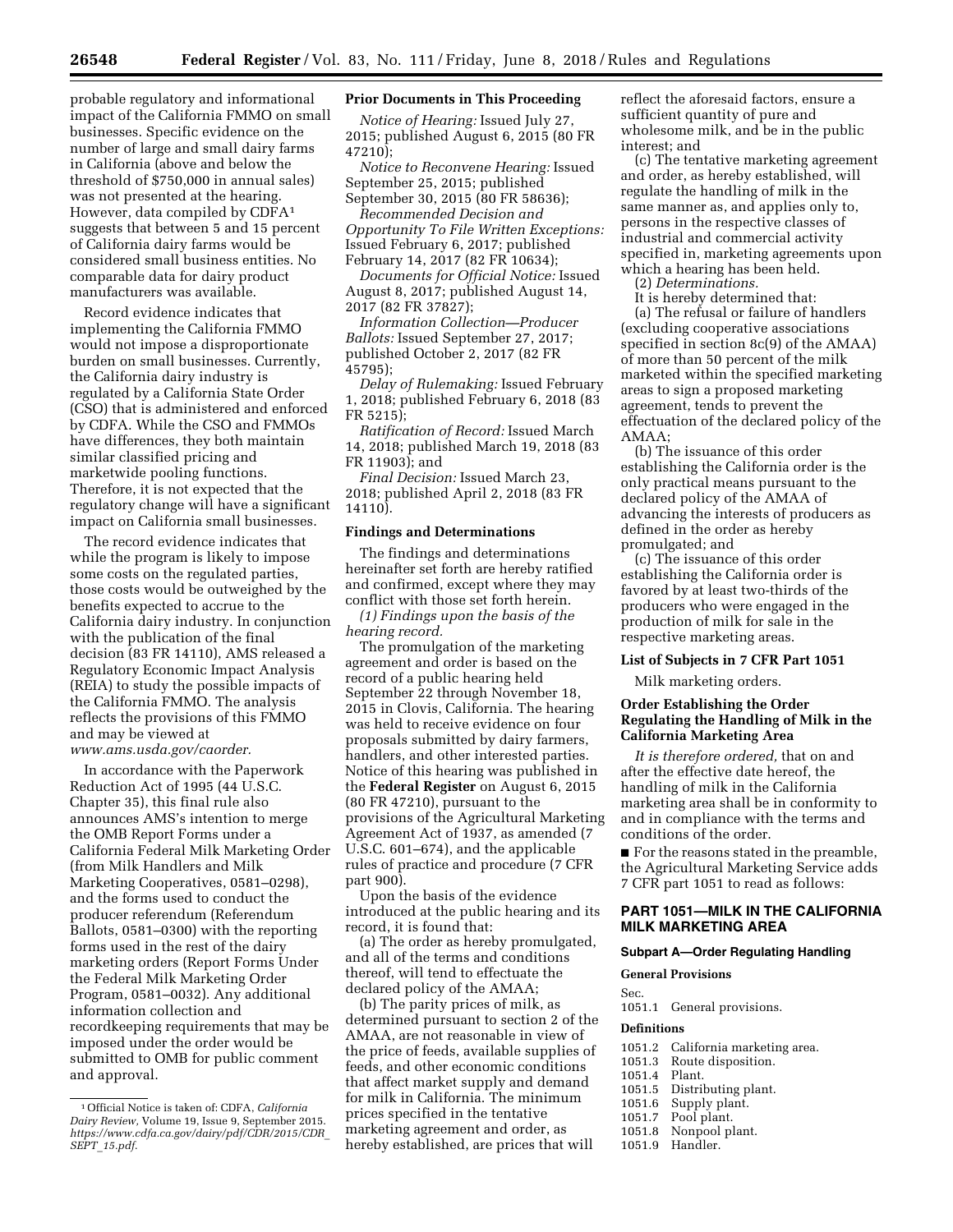- 1051.10 Producer-handler.
- 1051.11 California quota program.
- 1051.12 Producer.
- 1051.13 Producer milk.
- 1051.14 Other source milk.<br>1051.15 Fluid milk product
- 1051.15 Fluid milk product.<br>1051.16 Fluid cream produc Fluid cream product.
- 1051.17 [Reserved].
- 1051.18 Cooperative association.
- 1051.19 Commercial food processing establishment.

# **Market Administrator, Continuing**

# **Obligations, and Handler Responsibilities**

- 1051.25 Market administrator. 1051.26 Continuity and separability of provisions.
- 1051.27 Handler responsibility for records and facilities.
- 1051.28 Termination of obligations.

#### **Handler Reports**

- 1051.30 Reports of receipts and utilization.
- 1051.31 Payroll reports.
- 1051.32 Other reports.

# **Subpart B—Milk Pricing**

#### **Classification of Milk**

- 1051.40 Classes of utilization.
- 1051.41 [Reserved].
- 1051.42 Classification of transfers and diversions.
- 1051.43 General classification rules.
- 1051.44 Classification of producer milk. 1051.45 Market administrator's reports and announcements concerning classification.

#### **Class Prices**

- 1051.50 Class prices, component prices, and advanced pricing factors.
- 1051.51 Class I differential and price.<br>1051.52 Adjusted Class I differentials
- Adjusted Class I differentials.
- 1051.53 Announcement of class prices, component prices, and advanced pricing factors.
- 1051.54 Equivalent price.

#### **Producer Price Differential**

- 1051.60 Handler's value of milk.
- 1051.61 Computation of producer price differential.
- 1051.62 Announcement of producer prices.

# **Subpart C—Payments for Milk**

#### **Producer Payments**

- 1051.70 Producer-settlement fund.
- 1051.71 Payments to the producersettlement fund.
- 1051.72 Payments from the producersettlement fund.
- 1051.73 Payments to producers and to cooperative associations.
- 1051.74 [Reserved].
- 1051.75 Plant location adjustments for producer milk and nonpool milk.
- 1051.76 Payments by a handler operating a partially regulated distributing plant.
- 1051.77 Adjustment of accounts.
- 1051.78 Charges on overdue accounts.

# **Administrative Assessment and Marketing Service Deduction**

- 1051.85 Assessment for order
- administration.
- 1051.86 Deduction for marketing services.

# **Subpart D—Miscellaneous Provisions**

1051.90 Dates.

**Authority:** 7 U.S.C. 601–674, and 7253.

# **Subpart A—Order Regulating Handling**

#### **General Provisions**

# **§ 1051.1 General provisions.**

The terms, definitions, and provisions in part 1000 of this chapter apply to this part unless otherwise specified. In this part, all references to sections in part 1000 refer to part 1000 of this chapter.

#### **Definitions**

#### **§ 1051.2 California marketing area.**

The marketing area means all territory within the bounds of the following states and political subdivisions, including all piers, docks, and wharves connected therewith and all craft moored thereat, and all territory occupied by government (municipal, State, or Federal) reservations, installations, institutions, or other similar establishments if any part thereof is within any of the listed states or political subdivisions:

#### *California*

All of the State of California.

# **§ 1051.3 Route disposition.**  See § 1000.3.

- **§ 1051.4 Plant.**  See § 1000.4.
- **§ 1051.5 Distributing plant.**

See § 1000.5.

# **§ 1051.6 Supply plant.**  See § 1000.6.

#### **§ 1051.7 Pool plant.**

*Pool plant* means a plant, unit of plants, or system of plants as specified in paragraphs (a) through (f) of this section, but excluding a plant specified in paragraph (h) of this section. The pooling standards described in paragraphs (c) and (f) of this section are subject to modification pursuant to paragraph (g) of this section:

(a) A distributing plant, other than a plant qualified as a pool plant pursuant to paragraph (b) of this section or § \_\_\_\_\_\_\_\_\_.7(b) of any other Federal<br>milk order, from which during the month 25 percent or more of the total quantity of fluid milk products physically received at the plant (excluding concentrated milk received from another plant by agreement for other than Class I use) are disposed of as route disposition or are transferred in the form of packaged fluid milk products to other distributing plants. At least 25 percent of such route

disposition and transfers must be to outlets in the marketing area.

(b) Any distributing plant located in the marketing area which during the month processed at least 25 percent of the total quantity of fluid milk products physically received at the plant (excluding concentrated milk received from another plant by agreement for other than Class I use) into ultrapasteurized or aseptically-processed fluid milk products.

(c) A supply plant from which the quantity of bulk fluid milk products shipped to (and physically unloaded into) plants described in paragraph (c)(1) of this section is not less than 10 percent of the Grade A milk received from dairy farmers (except dairy farmers described in § 1051.12(b)) and handlers described in § 1000.9(c), including milk diverted pursuant to § 1051.13, subject to the following conditions:

(1) Qualifying shipments may be made to plants described in paragraphs  $(c)(1)(i)$  through  $(iv)$  of this section, except that whenever shipping requirements are increased pursuant to paragraph (g) of this section, only shipments to pool plants described in paragraphs (a), (b), and (d) of this section shall count as qualifying shipments for the purpose of meeting the increased shipments:

(i) Pool plants described in paragraphs (a), (b), and (d) of this section;

(ii) Plants of producer-handlers; (iii) Partially regulated distributing plants, except that credit for such shipments shall be limited to the amount of such milk classified as Class I at the transferee plant; and

(iv) Distributing plants fully regulated under other Federal orders, except that credit for shipments to such plants shall be limited to the quantity shipped to (and physically unloaded into) pool distributing plants during the month and credits for shipments to other order plants shall not include any such shipments made on the basis of agreedupon Class II, Class III, or Class IV utilization.

(2) Concentrated milk transferred from the supply plant to a distributing plant for an agreed-upon use other than Class I shall be excluded from the supply plant's shipments in computing the supply plant's shipping percentage.

(d) Two or more plants operated by the same handler and located in the marketing area may qualify for pool status as a unit by meeting the total and in-area route disposition requirements of a pool distributing plant specified in paragraph (a) of this section and subject to the following additional requirements: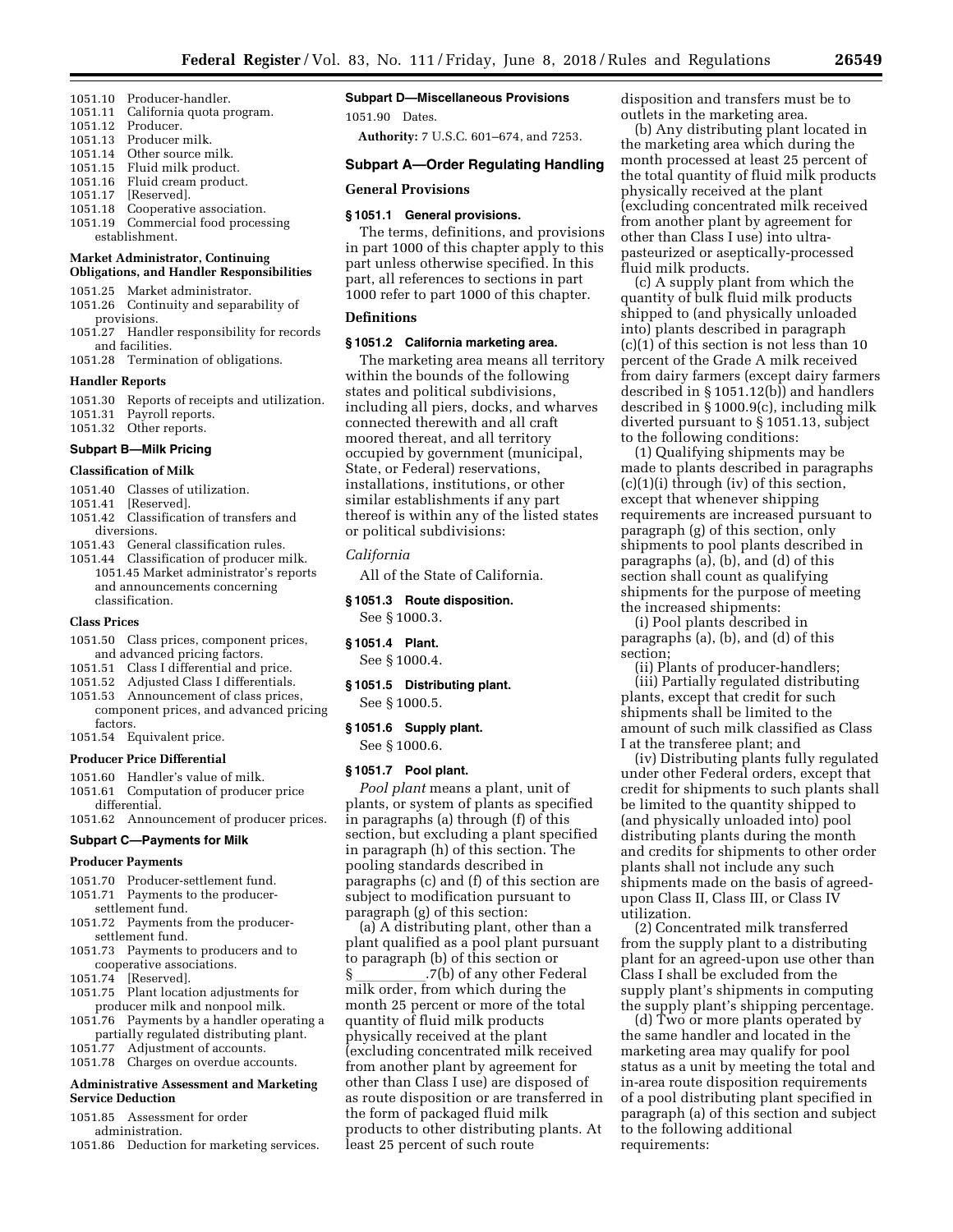(1) At least one of the plants in the unit must qualify as a pool plant pursuant to paragraph (a) of this section;

(2) Other plants in the unit must process Class I or Class II products, using 50 percent or more of the total Grade A fluid milk products received in bulk form at such plant or diverted therefrom by the plant operator in Class I or Class II products; and

(3) The operator of the unit has filed a written request with the market administrator prior to the first day of the month for which such status is desired to be effective. The unit shall continue from month-to-month thereafter without further notification. The handler shall notify the market administrator in writing prior to the first day of any month for which termination or any change of the unit is desired.

(e) A system of two or more supply plants operated by one or more handlers may qualify for pooling by meeting the shipping requirements of paragraph (c) of this section in the same manner as a single plant subject to the following additional requirements:

(1) Each plant in the system is located within the marketing area. Cooperative associations or other handlers may not use shipments pursuant to § 1000.9(c) to qualify supply plants located outside the marketing area;

(2) The handler(s) establishing the system submits a written request to the market administrator on or before July 15 requesting that such plants qualify as a system for the period of August through July of the following year. Such request will contain a list of the plants participating in the system in the order, beginning with the last plant, in which the plants will be dropped from the system if the system fails to qualify. Each plant that qualifies as a pool plant within a system shall continue each month as a plant in the system through the following July unless the handler(s) establishing the system submits a written request to the market administrator that the plant be deleted from the system or that the system be discontinued. Any plant that has been so deleted from a system, or that has failed to qualify in any month, will not be part of any system for the remaining months through July. The handler(s) that have established a system may add a plant operated by such handler(s) to a system if such plant has been a pool plant each of the 6 prior months and would otherwise be eligible to be in a system, upon written request to the market administrator no later than the 15th day of the prior month. In the event of an ownership change or the business failure of a handler who is a participant in a system, the system may

be reorganized to reflect such changes if a written request to file a new marketing agreement is submitted to the market administrator; and

(3) If a system fails to qualify under the requirements of this paragraph (e), the handler responsible for qualifying the system shall notify the market administrator which plant or plants will be deleted from the system so that the remaining plants may be pooled as a system. If the handler fails to do so, the market administrator shall exclude one or more plants, beginning at the bottom of the list of plants in the system and continuing up the list as necessary until the deliveries are sufficient to qualify the remaining plants in the system.

(f) Any distributing plant, located within the marketing area as described in § 1051.2:

(1) From which there is route disposition and/or transfers of packaged fluid milk products in any non-federally regulated marketing area(s) located within one or more States that require handlers to pay minimum prices for raw milk, provided that 25 percent or more of the total quantity of fluid milk products physically received at such plant (excluding concentrated milk received from another plant by agreement for other than Class I use) is disposed of as route disposition and/or is transferred in the form of packaged fluid milk products to other plants. At least 25 percent of such route disposition and/or transfers, in aggregate, are in any non-federally regulated marketing area(s) located within one or more States that require handlers to pay minimum prices for raw milk. Subject to the following exclusions:

(i) The plant is described in paragraph (a), (b), or (e) of this section;

(ii) The plant is subject to the pricing provisions of a State-operated milk pricing plan which provides for the payment of minimum class prices for raw milk;

(iii) The plant is described in § 1000.8(a) or (e); or

(iv) A producer-handler described in § 1051.10 with less than three million pounds during the month of route disposition and/or transfers of packaged fluid milk products to other plants. (2) [Reserved]

(g) The applicable shipping percentages of paragraphs (c) and (e) of this section and  $\S 1051.13(d)(2)$  and  $(3)$ may be increased or decreased, for all or part of the marketing area, by the market administrator if the market administrator finds that such adjustment is necessary to encourage needed shipments or to prevent uneconomic shipments. Before making

such a finding, the market administrator shall investigate the need for adjustment either on the market administrator's own initiative or at the request of interested parties if the request is made in writing at least 15 days prior to the month for which the requested revision is desired effective. If the investigation shows that an adjustment of the shipping percentages might be appropriate, the market administrator shall issue a notice stating that an adjustment is being considered and invite data, views, and arguments. Any decision to revise an applicable shipping or diversion percentage must be issued in writing at least one day before the effective date.

(h) The term pool plant shall not apply to the following plants:

(1) A producer-handler as defined under any Federal order;

(2) An exempt plant as defined in § 1000.8(e);

(3) A plant located within the marketing area and qualified pursuant to paragraph (a) of this section which meets the pooling requirements of another Federal order, and from which more than 50 percent of its route disposition has been in the other Federal order marketing area for 3 consecutive months;

(4) A plant located outside any Federal order marketing area and qualified pursuant to paragraph (a) of this section that meets the pooling requirements of another Federal order and has had greater route disposition in such other Federal order's marketing area for 3 consecutive months;

(5) A plant located in another Federal order marketing area and qualified pursuant to paragraph (a) of this section that meets the pooling requirements of such other Federal order and does not have a majority of its route disposition in this marketing area for 3 consecutive months, or if the plant is required to be regulated under such other Federal order without regard to its route disposition in any other Federal order marketing area;

(6) A plant qualified pursuant to paragraph (c) of this section which also meets the pooling requirements of another Federal order and from which greater qualifying shipments are made to plants regulated under the other Federal order than are made to plants regulated under the order in this part, or the plant has automatic pooling status under the other Federal order; and

(7) That portion of a regulated plant designated as a nonpool plant that is physically separate and operated separately from the pool portion of such plant. The designation of a portion of a regulated plant as a nonpool plant must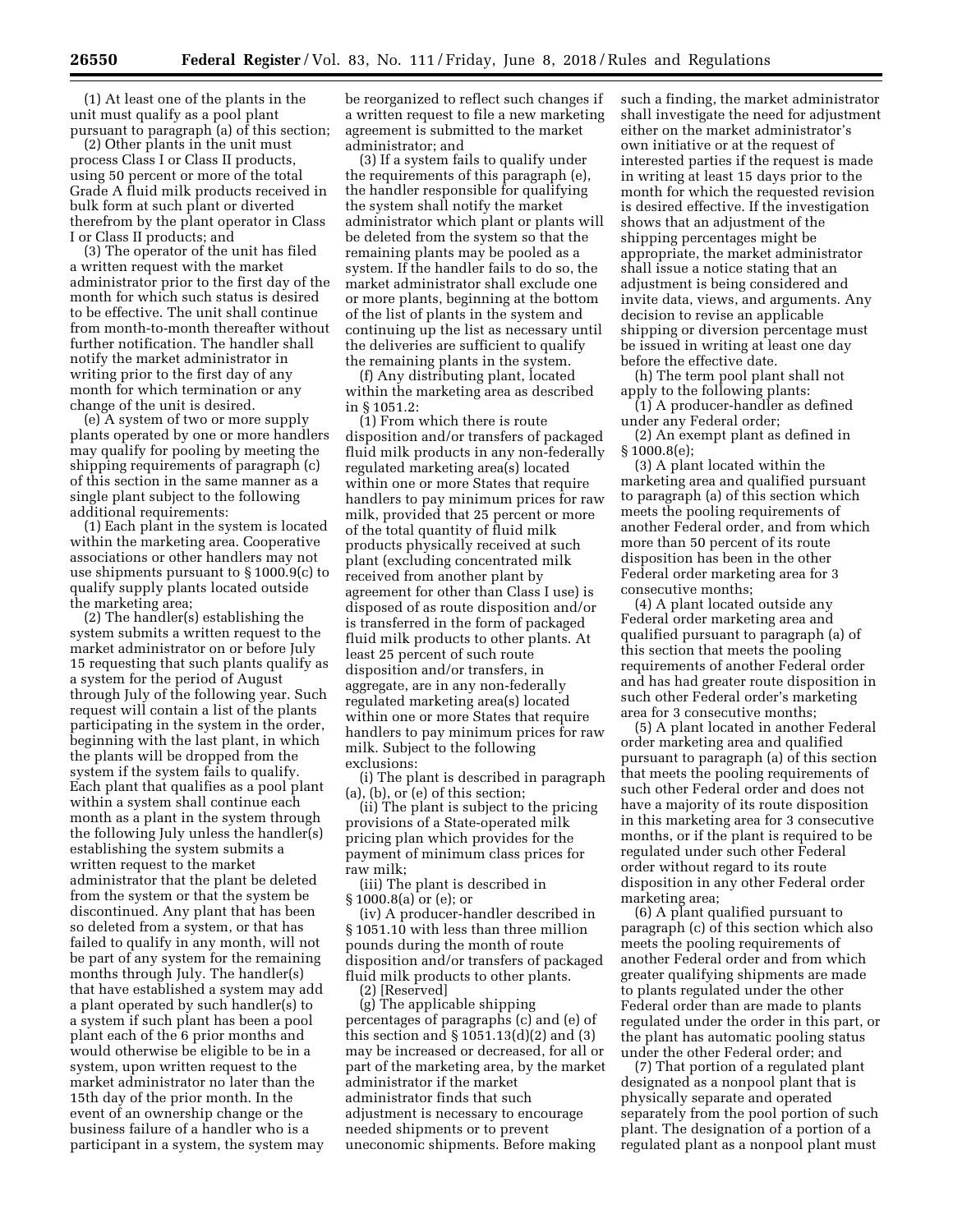be requested in advance and in writing by the handler and must be approved by the market administrator.

(i) Any plant that qualifies as a pool plant in each of the immediately preceding 3 months pursuant to paragraph (a) of this section or the shipping percentages in paragraph (c) of this section that is unable to meet such performance standards for the current month because of unavoidable circumstances determined by the market administrator to be beyond the control of the handler operating the plant, such as a natural disaster (ice storm, wind storm, flood, fire, earthquake, breakdown of equipment, or work stoppage, shall be considered to have met the minimum performance standards during the period of such unavoidable circumstances, but such relief shall not be granted for more than 2 consecutive months.

**§ 1051.8 Nonpool plant.**  See § 1000.8.

**§ 1051.9 Handler.** 

See § 1000.9.

# **§ 1051.10 Producer-handler.**

*Producer-handler* means a person who operates a dairy farm and a distributing plant from which there is route disposition in the marketing area, from which total route disposition and packaged sales of fluid milk products to other plants during the month does not exceed 3 million pounds, and who the market administrator has designated a producer-handler after determining that all of the requirements of this section have been met.

(a) *Requirements for designation.*  Designation of any person as a producer-handler by the market administrator shall be contingent upon meeting the conditions set forth in paragraphs (a)(1) through (5) of this section. Following the cancellation of a previous producer-handler designation, a person seeking to have their producerhandler designation reinstated must demonstrate that these conditions have been met for the preceding month:

(1) The care and management of the dairy animals and the other resources and facilities designated in paragraph (b)(1) of this section necessary to produce all Class I milk handled (excluding receipts from handlers fully regulated under any Federal order) are under the complete and exclusive control, ownership, and management of the producer-handler and are operated as the producer-handler's own enterprise and at its sole risk.

(2) The plant operation designated in paragraph (b)(2) of this section at which the producer-handler processes and packages, and from which it distributes, its own milk production is under the complete and exclusive control, ownership, and management of the producer-handler and is operated as the producer-handler's own enterprise and at its sole risk.

(3) The producer-handler neither receives at its designated milk production resources and facilities nor receives, handles, processes, or distributes at or through any of its designated milk handling, processing, or distributing resources and facilities other source milk products for reconstitution into fluid milk products or fluid milk products derived from any source other than:

(i) Its designated milk production resources and facilities (own farm production);

(ii) Pool handlers and plants regulated under any Federal order within the limitation specified in paragraph (c)(2) of this section; or

(iii) Nonfat milk solids which are used to fortify fluid milk products.

(4) The producer-handler is neither directly nor indirectly associated with the business control or management of, nor has a financial interest in, another handler's operation; nor is any other handler so associated with the producer-handler's operation.

(5) No milk produced by the herd(s) or on the farm(s) that supplies milk to the producer-handler's plant operation is:

(i) Subject to inclusion and participation in a marketwide equalization pool under a milk classification and pricing program under the authority of a State government maintaining marketwide pooling of returns; or

(ii) Marketed in any part as Class I milk to the non-pool distributing plant of any other handler.

(b) *Designation of resources and facilities.* Designation of a person as a producer-handler shall include the determination of what shall constitute milk production, handling, processing, and distribution resources and facilities, all of which shall be considered an integrated operation, under the sole and exclusive ownership of the producerhandler.

(1) Milk production resources and facilities shall include all resources and facilities (milking herd(s), buildings housing such herd(s), and the land on which such buildings are located) used for the production of milk which are solely owned, operated, and which the producer-handler has designated as a source of milk supply for the producerhandler's plant operation. However, for

purposes of this paragraph (b)(1), any such milk production resources and facilities which do not constitute an actual or potential source of milk supply for the producer-handler's operation shall not be considered a part of the producer-handler's milk production resources and facilities.

(2) Milk handling, processing, and distribution resources and facilities shall include all resources and facilities (including store outlets) used for handling, processing, and distributing fluid milk products which are solely owned by, and directly operated or controlled by the producer-handler or in which the producer-handler in any way has an interest, including any contractual arrangement, or over which the producer-handler directly or indirectly exercises any degree of management control.

(3) All designations shall remain in effect until canceled pursuant to paragraph (c) of this section.

(c) *Cancellation.* The designation as a producer-handler shall be canceled upon determination by the market administrator that any of the requirements of paragraphs (a)(1) through (5) of this section are not continuing to be met, or under any of the conditions described in paragraph  $(c)(1)$ ,  $(2)$ , or  $(3)$  of this section. Cancellation of a producer-handler's status pursuant to this paragraph (c) shall be effective on the first day of the month following the month in which the requirements were not met or the conditions for cancellation occurred.

(1) Milk from the milk production resources and facilities of the producerhandler, designated in paragraph (b)(1) of this section, is delivered in the name of another person as producer milk to another handler.

(2) The producer-handler handles fluid milk products derived from sources other than the milk production facilities and resources designated in paragraph (b)(1) of this section, except that it may receive at its plant, or acquire for route disposition, fluid milk products from fully regulated plants and handlers under any Federal order if such receipts do not exceed 150,000 pounds monthly. This limitation shall not apply if the producer-handler's own-farm production is less than 150,000 pounds during the month.

(3) Milk from the milk production resources and facilities of the producerhandler is subject to inclusion and participation in a marketwide equalization pool under a milk classification and pricing plan operating under the authority of a State government.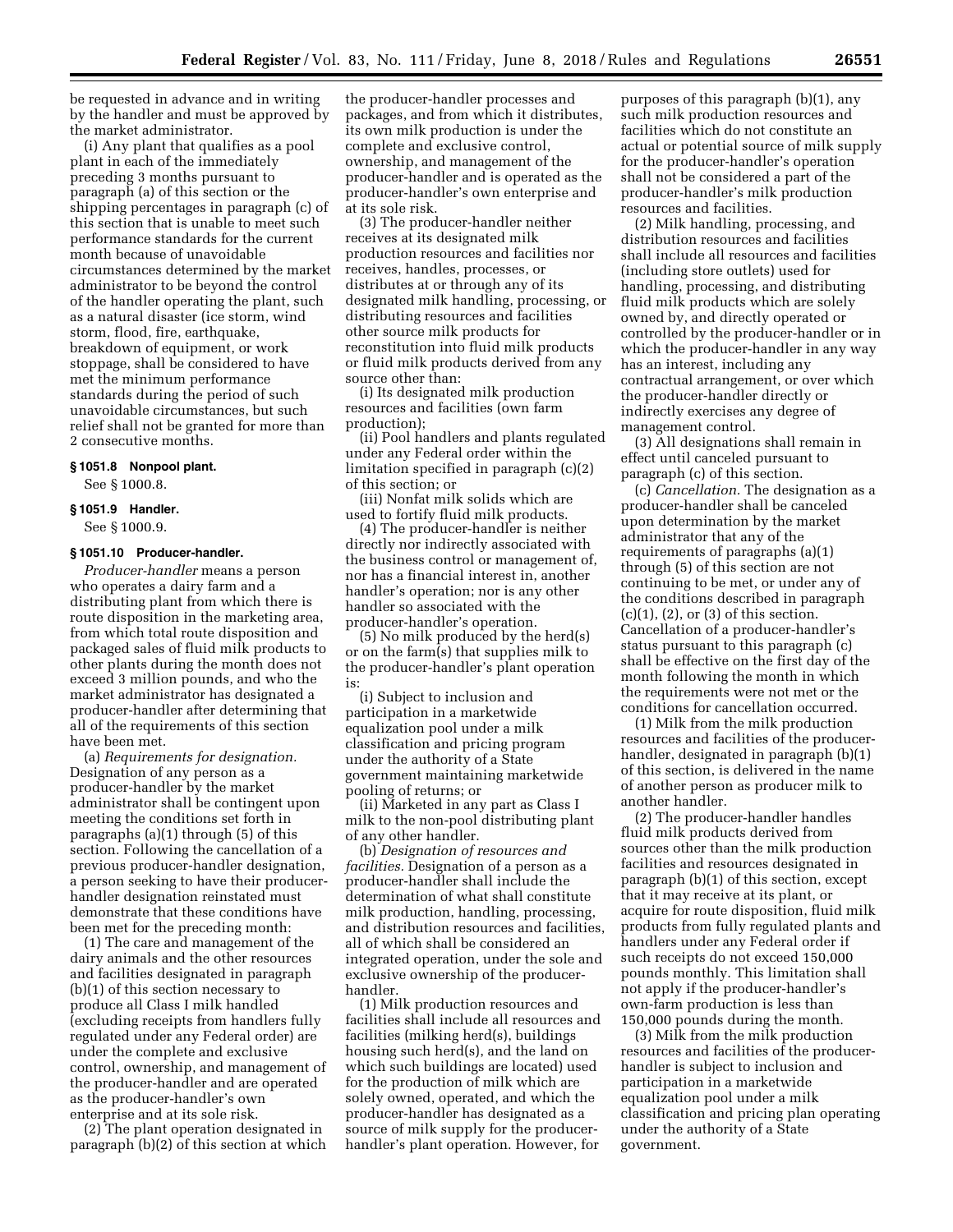(d) *Public announcement.* The market administrator shall publicly announce:

(1) The name, plant location(s), and farm location(s) of persons designated as producer-handlers;

(2) The names of those persons whose designations have been cancelled; and

(3) The effective dates of producerhandler status or loss of producerhandler status for each. Such announcements shall be controlling with respect to the accounting at plants of other handlers for fluid milk products received from any producer-handler.

(e) *Burden of establishing and maintaining producer-handler status.*  The burden rests upon the handler who is designated as a producer-handler to establish through records required pursuant to § 1000.27 that the requirements set forth in paragraph (a) of this section have been and are continuing to be met, and that the conditions set forth in paragraph (c) of this section for cancellation of the designation do not exist.

(f) *Payments subject to Order 1131.*  Any producer-handler with Class I route dispositions and/or transfers of packaged fluid milk products in the marketing area described in § 1131.2 of this chapter shall be subject to payments into the Order 1131 producer settlement fund on such dispositions pursuant to § 1000.76(a) and payments into the Order 1131 administrative fund, provided such dispositions are less than three million pounds in the current month and such producer-handler had total Class I route dispositions and/or transfers of packaged fluid milk products from own farm production of three million pounds or more the previous month. If the producer-handler has Class I route dispositions and/or transfers of packaged fluid milk products into the marketing area described in § 1131.2 of this chapter of three million pounds or more during the current month, such producer-handler shall be subject to the provisions described in § 1131.7 of this chapter or § 1000.76(a).

# **§ 1051.11 California quota program.**

*California Quota Program* means the applicable provisions of the California Food and Agriculture Code, and related provisions of the pooling plan administered by the California Department of Food and Agriculture (CDFA).

#### **§ 1051.12 Producer.**

(a) Except as provided in paragraph (b) of this section, *producer* means any person who produces milk approved by a duly constituted regulatory agency for fluid consumption as Grade A milk and whose milk is:

(1) Received at a pool plant directly from the producer or diverted by the plant operator in accordance with § 1051.13; or

(2) Received by a handler described in  $§ 1000.9(c).$ 

(b) Producer shall not include:

(1) A producer-handler as defined in any Federal order;

(2) A dairy farmer whose milk is received at an exempt plant, excluding producer milk diverted to the exempt plant pursuant to § 1051.13(d);

(3) A dairy farmer whose milk is received by diversion at a pool plant from a handler regulated under another Federal order if the other Federal order designates the dairy farmer as a producer under that order and that milk is allocated by request to a utilization other than Class I; and

(4) A dairy farmer whose milk is reported as diverted to a plant fully regulated under another Federal order with respect to that portion of the milk so diverted that is assigned to Class I under the provisions of such other order.

#### **§ 1051.13 Producer milk.**

Except as provided for in paragraph (e) of this section, *producer milk* means the skim milk (or the skim equivalent of components of skim milk), including nonfat components, and butterfat in milk of a producer that is:

(a) Received by the operator of a pool plant directly from a producer or a handler described in § 1000.9(c). All milk received pursuant to this paragraph (a) shall be priced at the location of the plant where it is first physically received;

(b) Received by a handler described in § 1000.9(c) in excess of the quantity delivered to pool plants;

(c) Diverted by a pool plant operator to another pool plant. Milk so diverted shall be priced at the location of the plant to which diverted; or

(d) Diverted by the operator of a pool plant or a cooperative association described in § 1000.9(c) to a nonpool plant located in the States of California, Arizona, Nevada, or Oregon, subject to the following conditions:

(1) Milk of a dairy farmer shall not be eligible for diversion unless at least one day's production of such dairy farmer is physically received as producer milk at a pool plant during the first month the dairy farmer is a producer. If a dairy farmer loses producer status under the order in this part (except as a result of a temporary loss of Grade A approval or as a result of the handler of the dairy farmer's milk failing to pool the milk

under any order), the dairy farmer's milk shall not be eligible for diversion unless at least one day's production of the dairy farmer has been physically received as producer milk at a pool plant during the first month the dairy farmer is re-associated with the market;

(2) The quantity of milk diverted by a handler described in § 1000.9(c) may not exceed 90 percent of the producer milk receipts reported by the handler pursuant to § 1051.30(c) provided that not less than 10 percent of such receipts are delivered to plants described in § 1051.7(c)(1)(i) through (iii). These percentages are subject to any adjustments that may be made pursuant to § 1051.7(g); and

(3) The quantity of milk diverted to nonpool plants by the operator of a pool plant described in § 1051.7(a), (b) or (d) may not exceed 90 percent of the Grade A milk received from dairy farmers (except dairy farmers described in § 1051.12(b)) including milk diverted pursuant to this section. These percentages are subject to any adjustments that may be made pursuant to § 1051.7(g).

(4) Diverted milk shall be priced at the location of the plant to which diverted.

(e) Producer milk shall not include milk of a producer that is subject to inclusion and participation in a marketwide equalization pool under a milk classification and pricing program imposed under the authority of a State government maintaining marketwide pooling of returns.

(f) The quantity of milk reported by a handler pursuant to either § 1051.30(a)(1) or (c)(1) for April through February may not exceed 125 percent, and for March may not exceed 135 percent, of the producer milk receipts pooled by the handler during the prior month. Milk diverted to nonpool plants reported in excess of this limit shall be removed from the pool. Milk in excess of this limit received at pool plants, other than pool distributing plants, shall be classified pursuant to  $\S 1000.44(a)(3)(v)$  and (b). The handler must designate, by producer pick-up, which milk is to be removed from the pool. If the handler fails to provide this information, the market administrator will make the determination. The following provisions apply:

(1) Milk shipped to and physically received at pool distributing plants in excess of the previous month's pooled volume shall not be subject to the 125 or 135 percent limitation;

(2) Producer milk qualified pursuant to § \_\_\_\_\_\_\_\_\_\_.13 of any other Federal<br>Order and continuously pooled in any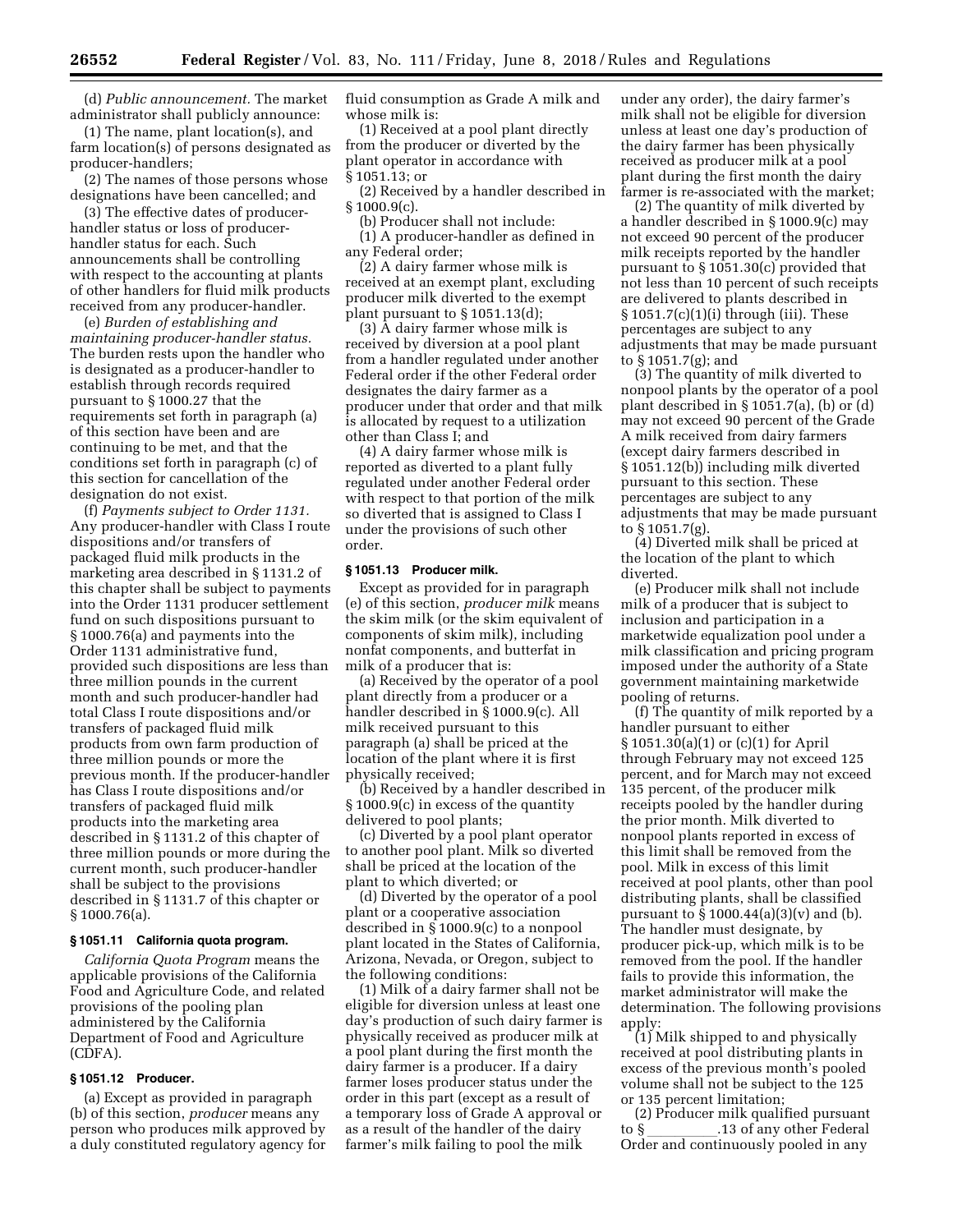Federal Order for the previous six months shall not be included in the computation of the 125 or 135 percent limitation;

(3) The market administrator may waive the 125 or 135 percent limitation:

(i) For a new handler on the order, subject to the provisions of paragraph (f)(4) of this section; or

(ii) For an existing handler with significantly changed milk supply conditions due to unusual circumstances; and

(4) A bloc of milk may be considered ineligible for pooling if the market administrator determines that handlers altered the reporting of such milk for the purpose of evading the provisions of this paragraph (f).

#### **§ 1051.14 Other source milk.**

See § 1000.14.

- **§ 1051.15 Fluid milk product.**  See § 1000.15.
- **§ 1051.16 Fluid cream product.**  See § 1000.16.

#### **§ 1051.17 [Reserved]**

- **§ 1051.18 Cooperative association.**  See § 1000.18.
- **§ 1051.19 Commercial food processing establishment.**

See § 1000.19.

**Market Administrator, Continuing Obligations, and Handler Responsibilities** 

- **§ 1051.25 Market administrator.**  See § 1000.25.
- **§ 1051.26 Continuity and separability of provisions.**

See § 1000.26.

#### **§ 1051.27 Handler responsibility for records and facilities.**

See § 1000.27.

**§ 1051.28 Termination of obligations.**  See § 1000.28.

#### **Handler Reports**

# **§ 1051.30 Reports of receipts and utilization.**

Each handler shall report monthly so that the market administrator's office receives the report on or before the 9th day after the end of the month, in the detail and on the prescribed forms, as follows:

(a) Each handler that operates a pool plant shall report for each of its operations the following information:

(1) Product pounds, pounds of butterfat, pounds of protein, and pounds of solids-not-fat other than protein

(other solids) contained in or represented by:

(i) Receipts of producer milk, including producer milk diverted by the reporting handler, from sources other than handlers described in § 1000.9(c); and

(ii) Receipts of milk from handlers described in § 1000.9(c);

(2) Product pounds and pounds of butterfat contained in:

(i) Receipts of fluid milk products and bulk fluid cream products from other pool plants;

(ii) Receipts of other source milk; and (iii) Inventories at the beginning and end of the month of fluid milk products and bulk fluid cream products;

(3) The utilization or disposition of all milk and milk products required to be reported pursuant to this paragraph (a); and

(4) Such other information with respect to the receipts and utilization of skim milk, butterfat, milk protein, and other nonfat solids as the market administrator may prescribe.

(b) Each handler operating a partially regulated distributing plant shall report with respect to such plant in the same manner as prescribed for reports required by paragraph (a) of this section. Receipts of milk that would have been producer milk if the plant had been fully regulated shall be reported in lieu of producer milk. The report shall show also the quantity of any reconstituted skim milk in route disposition in the marketing area.

(c) Each handler described in § 1000.9(c) shall report:

(1) The product pounds, pounds of butterfat, pounds of protein, pounds of solids-not-fat other than protein (other solids) contained in receipts of milk from producers; and

(2) The utilization or disposition of such receipts.

(d) Each handler not specified in paragraphs (a) through (c) of this section shall report with respect to its receipts and utilization of milk and milk products in such manner as the market administrator may prescribe.

# **§ 1051.31 Payroll reports.**

(a) On or before the 20th day after the end of each month, each handler that operates a pool plant pursuant to § 1051.7 and each handler described in § 1000.9(c) shall report to the market administrator its producer payroll for the month, in the detail prescribed by the market administrator, showing for each producer the information described in § 1051.73(f).

(b) Each handler operating a partially regulated distributing plant who elects to make payment pursuant to

§ 1000.76(b) shall report for each dairy farmer who would have been a producer if the plant had been fully regulated in the same manner as prescribed for reports required by paragraph (a) of this section.

# **§ 1051.32 Other reports.**

In addition to the reports required pursuant to §§ 1051.30 and 1051.31, each handler shall report any information the market administrator deems necessary to verify or establish each handler's obligation under the order.

# **Subpart B—Milk Pricing**

# **Classification of Milk**

**§ 1051.40 Classes of utilization.**  See § 1000.40.

**§ 1051.41 [Reserved]** 

**§ 1051.42 Classification of transfers and diversions.** 

See § 1000.42.

**§ 1051.43 General classification rules.**  See § 1000.43.

**§ 1051.44 Classification of producer milk.**  See § 1000.44.

#### **§ 1051.45 Market administrator's reports and announcements concerning classification.**

See § 1000.45.

# **Class Prices**

**§ 1051.50 Class prices, component prices, and advanced pricing factors.**  See § 1000.50.

**§ 1051.51 Class I differential and price.** 

The Class I differential shall be the differential established for Los Angeles County, California, which is reported in § 1000.52. The Class I price shall be the price computed pursuant to § 1000.50(a) for Los Angeles County, California.

**§ 1051.52 Adjusted Class I differentials.**  See § 1000.52.

#### **§ 1051.53 Announcement of class prices, component prices, and advanced pricing factors.**

See § 1000.53.

**§ 1051.54 Equivalent price.** 

See § 1000.54.

# **Producer Price Differential**

# **§ 1051.60 Handler's value of milk.**

For the purpose of computing a handler's obligation for producer milk, the market administrator shall determine for each month the value of milk of each handler with respect to each of the handler's pool plants and of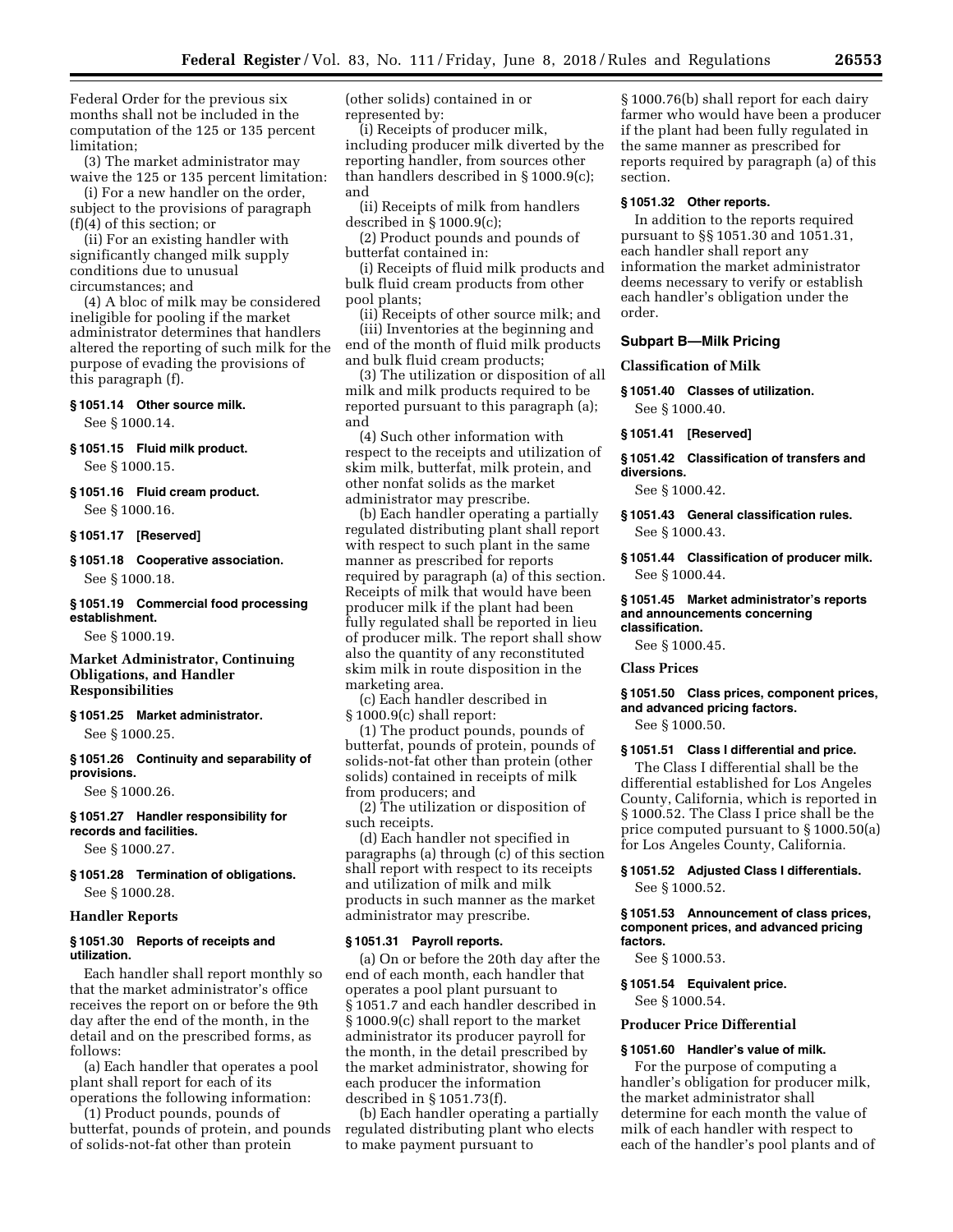each handler described in § 1000.9(c) with respect to milk that was not received at a pool plant by adding the amounts computed in paragraphs (a) through (h) of this section and subtracting from that total amount the values computed in paragraphs (i) and (j) of this section. Unless otherwise specified, the skim milk, butterfat, and the combined pounds of skim milk and butterfat referred to in this section shall result from the steps set forth in § 1000.44(a), (b), and (c), respectively, and the nonfat components of producer milk in each class shall be based upon the proportion of such components in producer skim milk. Receipts of nonfluid milk products that are distributed as labeled reconstituted milk for which payments are made to the producer-settlement fund of another Federal order under § 1000.76(a)(4) or (d) shall be excluded from pricing under this section.

(a) *Class I value.* (1) Multiply the hundredweight of skim milk in Class I by the Class I skim milk price; and

(2) Add an amount obtained by multiplying the pounds of butterfat in Class I by the Class I butterfat price; and

(b) *Class II value.* (1) Multiply the pounds of nonfat solids in Class II skim milk by the Class II nonfat solids price; and

(2) Add an amount obtained by multiplying the pounds of butterfat in Class II times the Class II butterfat price.

(c) *Class III value.* (1) Multiply the pounds of protein in Class III skim milk by the protein price;

(2) Add an amount obtained by multiplying the pounds of other solids in Class III skim milk by the other solids price; and

(3) Add an amount obtained by multiplying the pounds of butterfat in Class III by the butterfat price.

(d) *Class IV value.* (1) Multiply the pounds of nonfat solids in Class IV skim milk by the nonfat solids price; and

(2) Add an amount obtained by multiplying the pounds of butterfat in Class IV by the butterfat price.

(e) *Classification of overage.* Multiply the pounds of skim milk and butterfat overage assigned to each class pursuant to § 1000.44(a)(11) and the corresponding step of § 1000.44(b) by the skim milk prices and butterfat prices applicable to each class.

(f) *Reclassification of inventory.*  Multiply the difference between the current month's Class I, II, or III price, as the case may be, and the Class IV price for the preceding month and by the hundredweight of skim milk and butterfat subtracted from Class I, II, or III, respectively, pursuant to

§ 1000.44(a)(7) and the corresponding step of § 1000.44(b).

(g) *Class I calculation applicable to unregulated milk.* Multiply the difference between the Class I price applicable at the location of the pool plant and the Class IV price by the hundredweight of skim milk and butterfat assigned to Class I pursuant to § 1000.43(d) and the hundredweight of skim milk and butterfat subtracted from Class I pursuant to  $\S 1000.44(a)(3)(i)$ through (vi) and the corresponding step of § 1000.44(b), excluding receipts of bulk fluid cream products from plants regulated under other Federal orders and bulk concentrated fluid milk products from pool plants, plants regulated under other Federal orders, and unregulated supply plants.

(h) *Class I calculation applicable to unregulated supply plant milk.* Multiply the difference between the Class I price applicable at the location of the nearest unregulated supply plants from which an equivalent volume was received and the Class III price by the pounds of skim milk and butterfat in receipts of concentrated fluid milk products assigned to Class I pursuant to §§ 1000.43(d) and 1000.44(a)(3)(i) and the corresponding step of § 1000.44(b) and the pounds of skim milk and butterfat subtracted from Class I pursuant to  $\S 1000.44(a)(8)$  and the corresponding step of § 1000.44(b), excluding such skim milk and butterfat in receipts of fluid milk products from an unregulated supply plant to the extent that an equivalent amount of skim milk or butterfat disposed of to such plant by handlers fully regulated under any Federal milk order is classified and priced as Class I milk and is not used as an offset for any other payment obligation under any order.

(i) *Calculation of nonfluid milk receipts for reconstitution.* For reconstituted milk made from receipts of nonfluid milk products, multiply \$1.00 (but not more than the difference between the Class I price applicable at the location of the pool plant and the Class IV price) by the hundredweight of skim milk and butterfat contained in receipts of nonfluid milk products that are allocated to Class I use pursuant to  $§ 1000.43(d).$ 

#### **§ 1051.61 Computation of producer price differential.**

For each month the market administrator shall compute a producer price differential per hundredweight. The report of any handler who has not made payments required pursuant to § 1051.71 for the preceding month shall not be included in the computation of the producer price differential, and such handler's report shall not be included in the computation for succeeding months until the handler has made full payment of outstanding monthly obligations. Subject to the conditions of this introductory text, the market administrator shall compute the producer price differential in the following manner:

(a) Combine into one total the values computed pursuant to § 1051.60 for all handlers required to file reports prescribed in § 1051.30;

(b) Subtract the total values obtained by multiplying each handler's total pounds of protein, other solids, and butterfat contained in the milk for which an obligation was computed pursuant to § 1051.60 by the protein price, other solids price, and the butterfat price, respectively;

(c) Add an amount equal to the minus location adjustments and subtract an amount equal to the plus location adjustments computed pursuant to § 1051.75;

(d) Add an amount equal to not less than one-half of the unobligated balance in the producer-settlement fund;

(e) Divide the resulting amount by the sum of the following for all handlers included in these computations:

(1) The total hundredweight of producer milk; and

(2) The total hundredweight for which a value is computed pursuant to § 1051.60(i); and

(f) Subtract not less than 4 cents nor more than 5 cents from the price computed pursuant to paragraph (e) of this section. The result shall be known as the producer price differential for the month.

#### **§ 1051.62 Announcement of producer prices.**

On or before the 14th day after the end of each month, the market administrator shall announce publicly the following prices and information:

- (a) The producer price differential;
- (b) The protein price;
- (c) The nonfat solids price;
- (d) The other solids price;
- (e) The butterfat price;
- (f) The average butterfat, nonfat

solids, protein and other solids content of producer milk; and

(g) The statistical uniform price for milk containing 3.5 percent butterfat, computed by combining the Class III price and the producer price differential.

# **Subpart C—Payments for Milk**

#### **Producer Payments**

**§ 1051.70 Producer-settlement fund.**  See § 1000.70.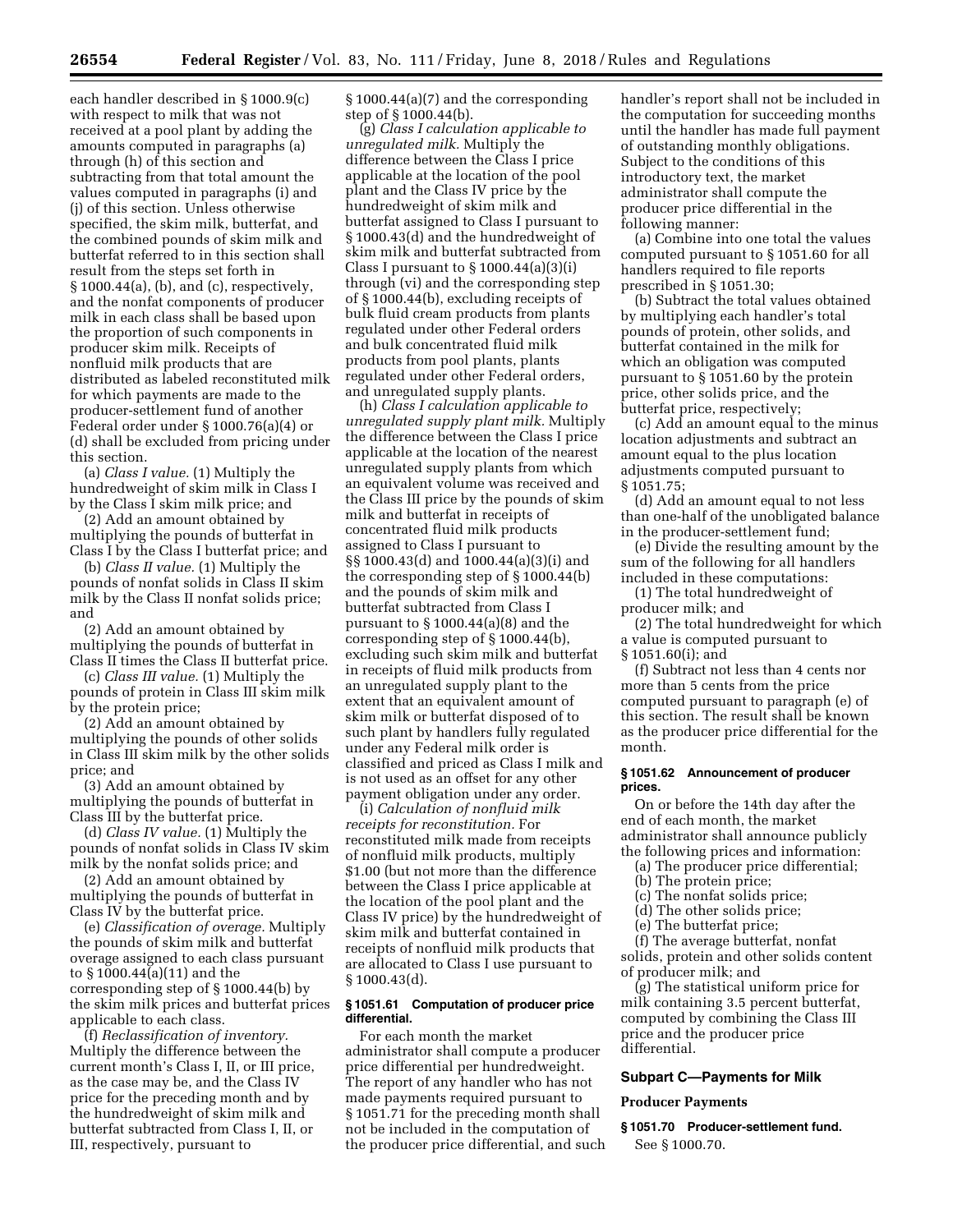#### **§ 1051.71 Payments to the producersettlement fund.**

Each handler shall make payment to the producer-settlement fund in a manner that provides receipt of the funds by the market administrator no later than the 16th day after the end of the month (except as provided in § 1000.90). Payment shall be the amount, if any, by which the amount specified in paragraph (a) of this section exceeds the amount specified in paragraph (b) of this section:

(a) The total value of milk to the handler for the month as determined pursuant to § 1051.60.

(b) The sum of:

(1) An amount obtained by multiplying the total hundredweight of producer milk as determined pursuant to § 1000.44(c) by the producer price differential as adjusted pursuant to § 1051.75;

(2) An amount obtained by multiplying the total pounds of protein, other solids, and butterfat contained in producer milk by the protein, other solids, and butterfat prices respectively; and

(3) An amount obtained by multiplying the pounds of skim milk and butterfat for which a value was computed pursuant to § 1051.60(i) by the producer price differential as adjusted pursuant to § 1051.75 for the location of the plant from which received.

# **§ 1051.72 Payments from the producersettlement fund.**

No later than the 18th day after the end of each month (except as provided in § 1000.90), the market administrator shall pay to each handler the amount, if any, by which the amount computed pursuant to § 1051.71(b) exceeds the amount computed pursuant to § 1051.71(a). If, at such time, the balance in the producer-settlement fund is insufficient to make all payments pursuant to this section, the market administrator shall reduce uniformly such payments and shall complete the payments as soon as the funds are available.

# **§ 1051.73 Payments to producers and to cooperative associations.**

(a) *Handler payment responsibility.*  Each handler shall pay each producer for producer milk for which payment is not made to a cooperative association pursuant to paragraph (b) of this section, as follows:

(1) *Partial payment.* For each producer who has not discontinued shipments as of the date of this partial payment, payment shall be made so that it is received by each producer on or

before the last day of the month (except as provided in § 1000.90) for milk received during the first 15 days of the month from the producer at not less than the lowest announced class price for the preceding month, less proper deductions authorized in writing by the producer.

(2) *Final payment.* For milk received during the month, payment shall be made so that it is received by each producer no later than the 19th day after the end of the month (except as provided in § 1000.90) in an amount not less than the sum of:

(i) The hundredweight of producer milk received times the producer price differential for the month as adjusted pursuant to § 1051.75;

(ii) The pounds of butterfat received times the butterfat price for the month;

(iii) The pounds of protein received times the protein price for the month;

(iv) The pounds of other solids received times the other solids price for the month;

(v) Less any payment made pursuant to paragraph (a)(1) of this section;

(vi) Less proper deductions authorized in writing by such producer, and plus or minus adjustments for errors in previous payments to such producer subject to approval by the market administrator;

(vii) Less deductions for marketing services pursuant to § 1000.86; and

(viii) Less deductions authorized by CDFA for the California Quota Program pursuant to § 1051.11.

(b) *Payments for milk received from cooperative association members.* On or before the day prior to the dates specified in paragraphs (a)(1) and (2) of this section (except as provided in § 1000.90), each handler shall pay to a cooperative association for milk from producers who market their milk through the cooperative association and who have authorized the cooperative to collect such payments on their behalf an amount equal to the sum of the individual payments otherwise payable for such producer milk pursuant to paragraphs (a)(1) and (2) of this section.

(c) *Payment for milk received from cooperative association pool plants or from cooperatives as handlers pursuant to § 1000.9(c).* On or before the day prior to the dates specified in paragraphs (a)(1) and (2) of this section (except as provided in § 1000.90), each handler who receives fluid milk products at its plant from a cooperative association in its capacity as the operator of a pool plant or who receives milk from a cooperative association in its capacity as a handler pursuant to § 1000.9(c), including the milk of producers who are not members of such association and

who the market administrator determines have authorized the cooperative association to collect payment for their milk, shall pay the cooperative for such milk as follows:

(1) For bulk fluid milk products and bulk fluid cream products received from a cooperative association in its capacity as the operator of a pool plant and for milk received from a cooperative association in its capacity as a handler pursuant to § 1000.9(c) during the first 15 days of the month, at not less than the lowest announced class prices per hundredweight for the preceding month;

(2) For the total quantity of bulk fluid milk products and bulk fluid cream products received from a cooperative association in its capacity as the operator of a pool plant, at not less than the total value of such products received from the association's pool plants, as determined by multiplying the respective quantities assigned to each class under § 1000.44, as follows:

(i) The hundredweight of Class I skim milk times the Class I skim milk price for the month plus the pounds of Class I butterfat times the Class I butterfat price for the month. The Class I price to be used shall be that price effective at the location of the receiving plant;

(ii) The pounds of nonfat solids in Class II skim milk by the Class II nonfat solids price;

(iii) The pounds of butterfat in Class II times the Class II butterfat price;

(iv) The pounds of nonfat solids in Class IV times the nonfat solids price;

(v) The pounds of butterfat in Class III and Class IV milk times the butterfat price;

(vi) The pounds of protein in Class III milk times the protein price;

(vii) The pounds of other solids in Class III milk times the other solids price; and

(viii) Add together the amounts computed in paragraphs (c)(2)(i) through (vii) of this section and from that sum deduct any payment made pursuant to paragraph (c)(1) of this section; and

(3) For the total quantity of milk received during the month from a cooperative association in its capacity as a handler under § 1000.9(c) as follows:

(i) The hundredweight of producer milk received times the producer price differential as adjusted pursuant to § 1051.75;

(ii) The pounds of butterfat received times the butterfat price for the month; (iii) The pounds of protein received

times the protein price for the month; (iv) The pounds of other solids

received times the other solids price for the month; and